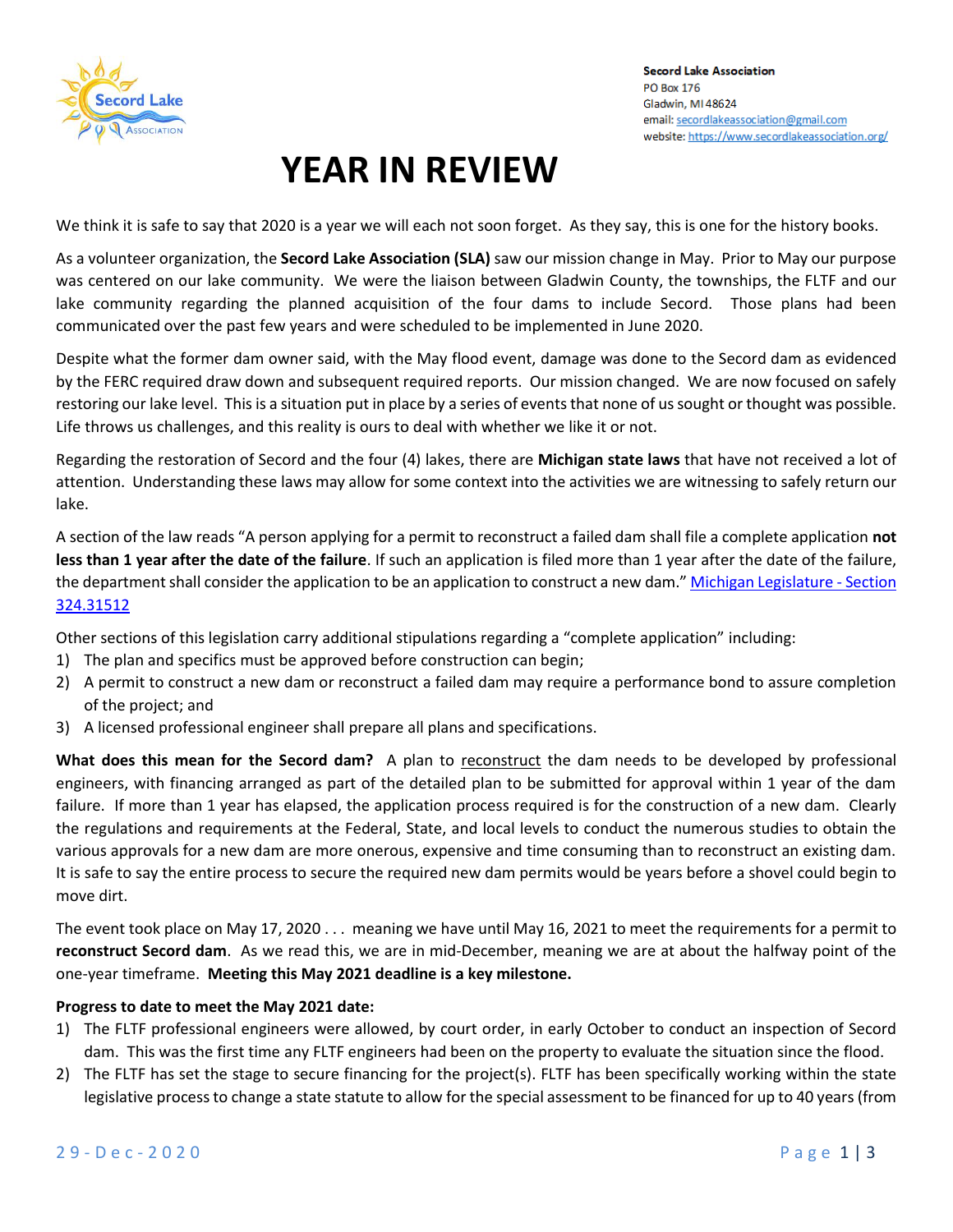10 years) while also securing low-interest, long-term financing from the US Department of Agriculture. Low-interest financing over a longer period is intended to help reduce the annual cost for property owners.

- 3) These financing actions in addition to the existing Special Assessment District (SAD) and fundraising will meet the standards of the permit application for reconstruction.
- 4) In November, the FLTF submitted plans to FERC and EGLE to make repairs to stabilize the Secord dam. [11/5/20 FLTF](https://bf8c71b5-cc5c-461e-9075-870c26c74fdb.filesusr.com/ugd/cd86dd_5019ce0817e040589f61504ed71e6fac.pdf)  [to FERC Interim Measures for Risk Reduction and Winter Operations](https://bf8c71b5-cc5c-461e-9075-870c26c74fdb.filesusr.com/ugd/cd86dd_5019ce0817e040589f61504ed71e6fac.pdf)
- 5) On December 7<sup>th</sup> it was announced "The Boyce-FLTF settlement motion with both parties agreeing on the terms of condemnation was granted in bankruptcy court." [Bankruptcy Court Ruling Enables Condemnation to Proceed](https://www.four-lakes-taskforce-mi.com/updates/bankruptcy-court-ruling-enables-condemnation-to-proceed-operations-transition-team-announced?utm_source=newsletter&utm_medium=email&utm_campaign=condemnation_proceeds_operations_team_ready_to_go&utm_term=2020-12-07)  | Operations Transition Team Announced - [FOUR LAKES TASK FORCE \(four-lakes-taskforce-mi.com\)](https://www.four-lakes-taskforce-mi.com/updates/bankruptcy-court-ruling-enables-condemnation-to-proceed-operations-transition-team-announced?utm_source=newsletter&utm_medium=email&utm_campaign=condemnation_proceeds_operations_team_ready_to_go&utm_term=2020-12-07)

#### **Regarding Secord, what can we expect in the New Year?**

- 1) Formal and legal transfer of Secord dam, dam property and bottomland ownership to Gladwin County.
- 2) With approvals, some of the required repairs, inspections and professional engineering reports will be completed by FLTF for the Secord dam using grant money obtained from state and federal allocations.
- 3) In mid-January, a Secord-specific survey will be mailed to all Secord Lake property owners at the address where the tax bills are sent. The survey will ask owners a variety of questions to include "Do you want the lake restored?" The survey will come from Public Sector Consultants and they are due back the first week of March. The SLA will send reminders when surveys are mailed.
- 4) More information will be provided, to include public town hall meetings regarding the SAD and what that means to us as Secord Lake property owners in the short and long term. The exact amount of the Secord Lake assessment through the SAD will be approved after a series of public hearings by the Gladwin County Commissioners along with the townships. The Secord Lake assessment will not be determined by the FLTF or SLA.
- 5) A formal process for Secord Lake property owners to provide feedback and comments regarding the SAD will be communicated once the amount of the assessment has been determined and the plan will be shared and questions answered.
- 6) The Secord dam reconstruction application will be completed and submitted with a request for approval of the permits no later than the May 2021 deadline.

### **Here are a few questions we have received:**

Q: When will water levels return to Secord lake?

A: Have confidence in the FLTF and the engineers as they conduct their work, submit their reports, and make required repairs; we will learn more. The guidance provided by the FLTF at this point is we should not expect increased water levels in 2021. The SLA will continue to monitor the numerous variables and will continue working with the FLTF to restore water as soon as safely possible. We will keep you updated.

### Q: Who makes up the FLTF?

A: Like the SLA, the FLTF is made up of volunteers with property on one of the four (4) lakes. This structure was put in place by the counties of Gladwin and Midland to oversee the acquisition and maintenance of the four (4) dams, prior to the May 2020 disaster. Once the dams were damaged / destroyed, the counties asked the FLTF to focus on restoration to help meet the 1-year timeframe required by Michigan law. The SLA has two members on the FLTF Board, as does each of the other three lakes associations, along with a Gladwin County Commissioner. While some of the professional services are paid (legal, engineering, regulatory, etc.), the people in the day-to-day operations are unpaid volunteers.

Q: Social media posts say we should start over with a new group of people to fix the lakes.

A: There is a lot to unpack with this question, with two key things to consider . . . TIME and RESOURCES.

TIME - Remember the 1-year timeframe for a dam reconstruction permit versus a new dam construction permit. Twelve months is not a lot of time for a project of this magnitude, and we have about 6 months of time left. Starting over would likely mean application for new dam construction permits. The time and cost to do so would be more than what we have in reconstruction. We also need to realize the political resistance we may encounter as there are environmental groups that would like to see the dams removed with the river returned.